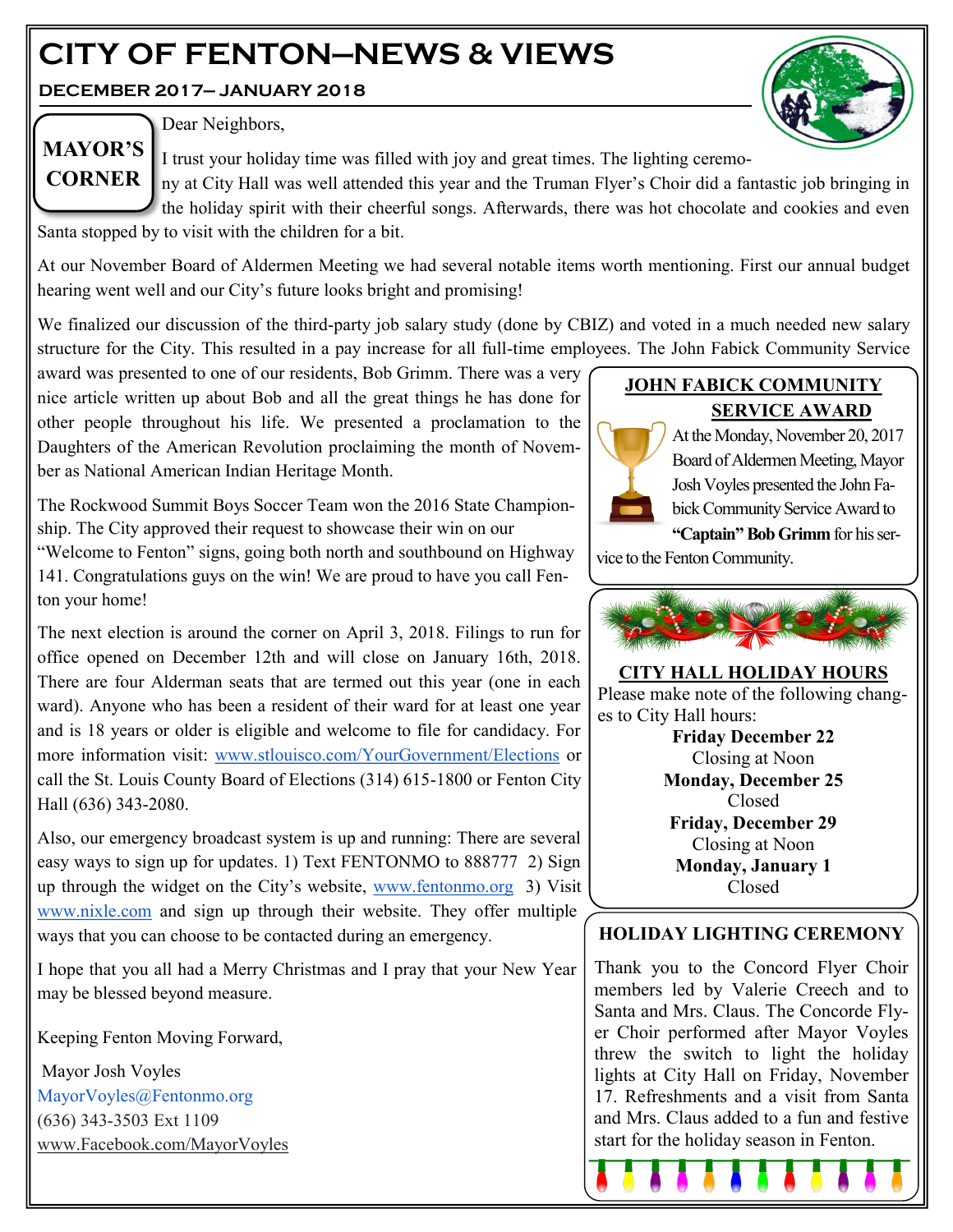#### **PLANNING & ZONING COMMISSION PUBLIC HEARING NOTICE**

On **Tuesday, January 9, 2018,** the Planning & Zoning Commission will hold a Public Hearing at 7:00 p.m. during their regularly scheduled meeting at City Hall to consider the following:

## **OLD BUSINESS:**

- $\checkmark$  Consideration of amendments to the Zoning Code regarding outdoor storage of equipment/materials and containers.
- ✓ Consideration of amendments to the Zoning Code regarding Permitted Uses and Uses Allowed by Special Use Permit in the Olde Towne, Commercial, and Business Zone Districts and related definitions.

## **NEW BUSINESS:**

- $\checkmark$  A Petition by Paul K. Boyer, P.E., on behalf of Fenton Development, LLC, for Site Plan Review of a proposed patio and cooler addition at 568 Old Smizer Mill Road. The property is addressed as 400 Old Smizer Mill Road and is zoned "C-1" Commercial Zone District.
- $\checkmark$  A Petition by McBride Riverchase, LLC, to rezone 9.64 acres from "R-1" Single-Family Residential to "R-2" Single-Family Residential/ PUD (Planned Unit Development) to develop a single-family residential subdivision known as The Arbors at Riverchase. The properties are located at 1000, 1020, 1024, and 1040 Horan Drive, and 1630 and 1650 Uthoff Drive.

## **For more information, please call Community Development at (636) 349-8110.**

## FENTON IS SNOW READY

With winter weather just around the corner, we would like to make our annual request for your cooperation and assistance during snow emergencies. In order to facilitate efficient and total clearing of pavement when snow advisories are announced by the media or snow begins to fall, please refrain from parking vehicles in the street. **This is particularly important in cul-de-sacs and areas with narrow streets. Parking in a manner that impedes snow removal equipment may result in immediate notification from the Police Department to move the vehicle regardless of the hour.**



## PAGE 2 DECEMBER 2017-JANUARY 2018

## **NEW BUSINESS CORNER**

The following businesses have applied for an Occupancy Permit and are planning on calling Fenton "home."



**Donna B's** 313 Gravois Road *(hair salon)*

**Vapor World** 672 Gravois Bluffs Boulevard, Suite E *(retail vapor store)*

#### **HOLIDAY TRASH AND RECYCLING SCHEDULE**

Please make note of the upcoming changes to the trash & recycling schedules.



#### **Christmas Week**

Trash: Tuesday December 26 Recycling: Friday, December 29

#### **New Year's Week**

Trash: Tuesday, January 2 Recycling: Friday, January 5

## ELECTION NOTICE



The City of Fenton will hold its annual General Election on **Tuesday, April 3, 2018.** Voters will elect four Aldermen, one each from the City's four wards, for two-year terms. The polling

places will open at 6:00 a.m. and close at 7:00 p.m. The St. Louis County Board of Election Commissioners will notify all registered voters by mail of their respective polling place.

Candidate filing opened on Tuesday, December 12, 2017 at 8:00 a.m. and will close on Tuesday, January 16, 2018 at 5:00 p.m. Forms for filing will be provided by the City of Fenton, Office of the City Clerk, 625 New Smizer Mill Road.

**For more information, please contact City Clerk/Manager, Diane Monteleone, MMC/ MPCC at (636)343-2080.**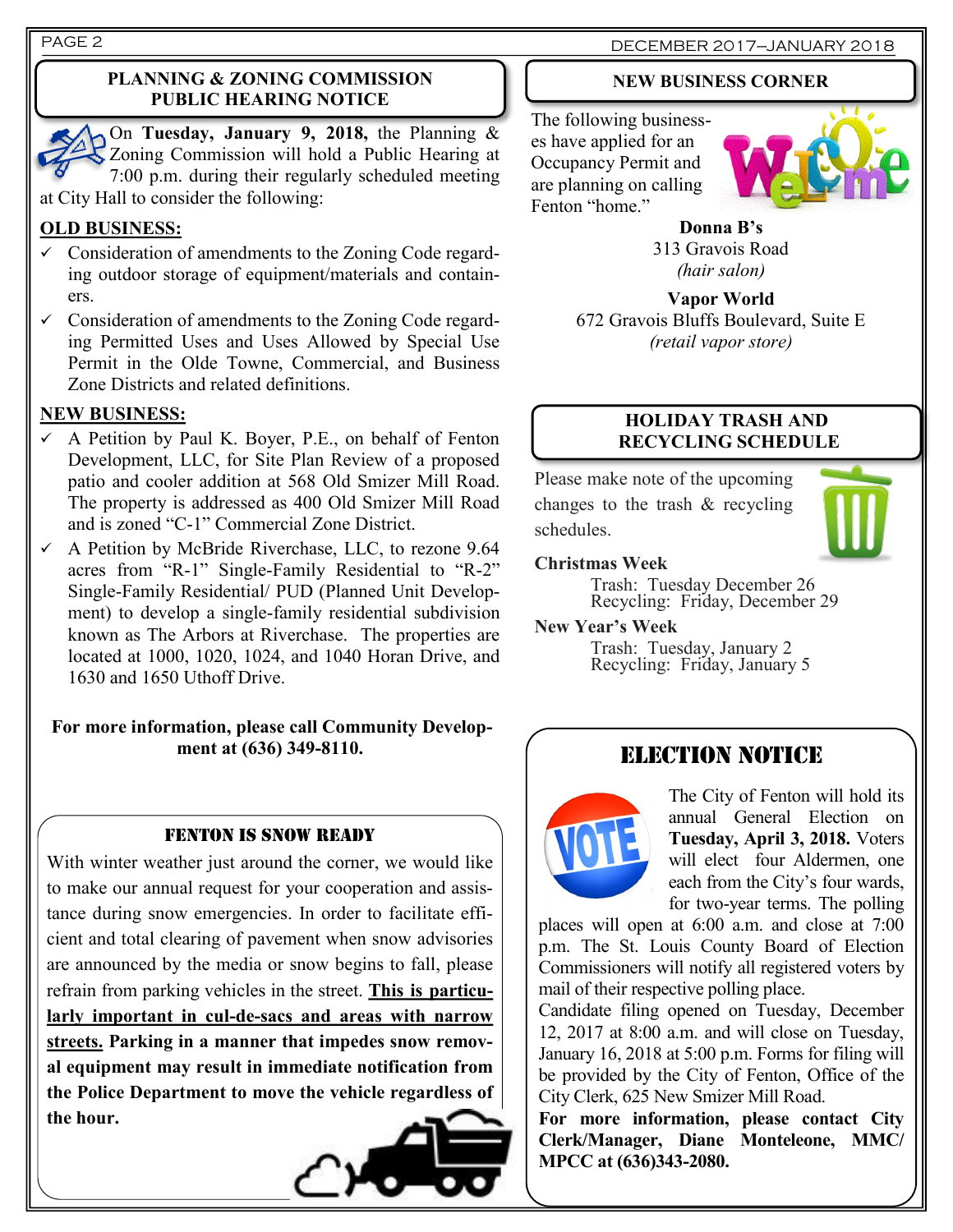## **'TIS THE SEASON TO RECYCLE**

Don't forget to recycle your wrapping paper and cardboard boxes from gifts received during the holidays.



The following items should **NOT** be recycled:

- Styrofoam, Pyrex and plastic bags.
- Hoses.
- Scrap metal (car parts, metal poles, BBQ grills, etc.).
- Toys and hard-bound books.
- Panes of broken glass and ceramics.
- Medical items including syringes, needles, etc.

If you have any questions, please call Meridian Waste at (314) 291-3131.

## **WINTER WEATHER SAFETY**

As colder temperatures sweep through the area, Fenton is urging people to use caution when near any body of water. As ice forms, the surface thickness on these bodies of water is variable and should be avoided. It is extremely dangerous!

- Please do not venture onto the ice.
- No ice should ever be considered safe.
- Remember to keep your dog on a leash this time of year.
- Watch your children near bodies of water or ice.

#### **ST. LOUIS COUNTY POLICE FENTON PRECINCT**



## **OPEN GARAGE DOORS**

With darkness coming earlier, we want to remind everyone to close their garage doors at night. This will help reduce the potential for crime in your neighborhood. When officers

patrolling your neighborhood discover an open garage door, we will contact you by letter and ask that you take the time to safeguard your family and property by keeping your garage door closed. If you have any questions regarding this, please feel free to contact the City of Fenton Precinct.

## **PARKS**

We would like to remind everyone that during times of severe snow and ice, extreme caution should be used while visiting the parks. Please stay off frozen ponds in the parks. This can create personal injury or drowning. In addition, please abide by park closing signs at times when the parks are closed due to bad weather.

#### **Neighborhood Policing Officer Julia Weston Precinct Phone (636) 349-8120**



## **CHRISTMAS TREE RECYCLING**

Fenton Public Works will collect and dispose of your live Christmas trees after the holidays. Curbside recycling will take place with regularly scheduled yard waste pickups. Please remove **ALL** decorations and tinsel or it will not be picked up.



#### **SALES TAX REDISTRIBUTIONS TO ST. LOUIS COUNTY FOR NOVEMBER 2017**

| "A" Sales Tax Summary                                                           |                      | "B" (Pool) Sales Tax Summary |                   | <b>Combined Sales Tax Summary</b> |                      |  |
|---------------------------------------------------------------------------------|----------------------|------------------------------|-------------------|-----------------------------------|----------------------|--|
| <b>Generated</b>                                                                | <b>Redistributed</b> | Generated                    | Redistributed     | Generated                         | <b>Redistributed</b> |  |
| \$311,209                                                                       | $$172,014(55.3\%)$   | \$166,260                    | $$66,633(40.1\%)$ | \$477,469                         | $$238,646(50.0\%)$   |  |
| Total amount for 2017 redistributed to St. Louis County is \$2,905,011 (48.4%). |                      |                              |                   |                                   |                      |  |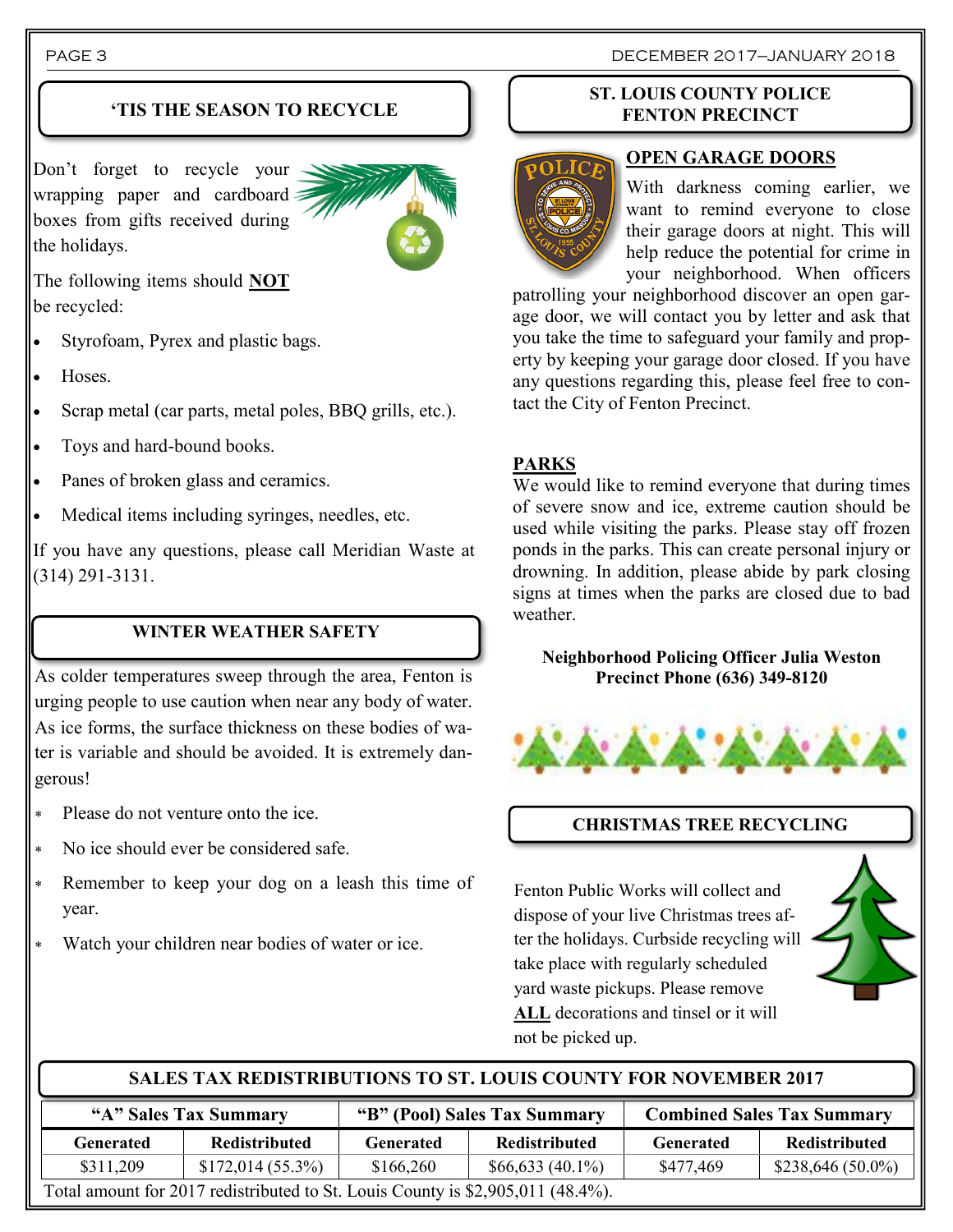#### PAGE 4 DECEMBER 2017-JANUARY 2018

#### **DECISIONS FROM THE NOVEMBER 20, 2017 BOARD OF ALDERMEN MEETING**

#### *DECISIONS*

 $\checkmark$  Approved, with conditions, a petition by Daniel P. Bogaski on behalf of AT&T for Site Plan review of a retaining (flood) wall the is eight (8) feet or more in height at 200 Main Street.



- $\checkmark$  Approved, with conditions, a petition by CIT Trucks/Kenworth, c/o Warren Sign Co., for Sign Plan for proposed signage at 185 Soccer Park Road.
- $\checkmark$  Approved exercising the option to renew the existing contract with Lifeguards Unlimited, Inc. for January 1, 2018 to December 31, 2018 pursuant to the terms and conditions of Ordinance 3480 for aquatic services.
- Approved renewing the Full-Service Agreement with the St. Louis County Police Department from January 1, 2018 to December 31, 2018 as authorized in Paragraph 6 of the First Amendment at the compensation amount specified in Paragraph 7 of the Second Amendment with the proposed 1.58% increase for a total amount of \$2,699,159.31 under the terms and conditions of the Agreement as amended by the First and Second Amendment.
- $\checkmark$  Approved the employee pay ranges and salary adjustments as presented at the November 9, 2017 Committee Meeting as a result of the salary study performed by CBIZ.
- $\checkmark$  Approved City participation in the 2018 Explore Fenton Magazine, published by the Fenton Area Chamber of Commerce in the amount of \$1,500 to promote RiverChase and the City and to authorize the City Clerk/Manager to take any action necessary to participate in said Magazine.

## *ORDINANCES*

- #3751 Ord. approving a Special Use Permit for Luby Shoring Service, L.L.C. to have a temporary modular/prefabricated structure for a temporary office facility at 2302 Cassens Drive.
- **Bill 17-101** Ord. approving a Special Use Permit for Scott Flora to operate a home service contractor/consultant office, including indoor storage and/or display of products for sale and warehouse with light assembly of materials of such products at 211 Main Street. *Bill failed*.
- ✓ **#3752** Ord. approving a Special Use Permit for the Chiropractic Accident Center of Fenton, P.C. to operate a medical (chiropractic) office at 408 Gravois Road.
- ✓ **#3753** Ord. approving amendments to Sections 465.010, 465.020, 465.030, 465.040 and 480.070 relating to Flag Lots in Residential Zone Districts.
- ✓ **#3754** Ord. approving amendments to Section 485.040 and Section 485.080, Subsection A.2, relating to Wall Signs.
- ✓ **#3755** Ord. of the City of Fenton, Missouri authorizing the Mayor to execute a Rights-Of-Way Use Agreement with MCImetro Access Transmission Services Corp. d/b/a Verizon Access Transmission Services.
- ✓ **#3756** Ord. authorizing the Mayor to execute a Facilities Easement Agreement with Southwestern Bell Telephone Company d/b/a AT&T Missouri for AT&T to relocate its equipment from Fenton City Park to Valiant Park and granting further authority.
- $\checkmark$  #3757 Ord. authorizing the Mayor to execute a contract with HUFCOR, Inc., for the purchase and installation of a paired panel operable partition system at River-Chase, 990 Horan Drive.
- $\checkmark$  #3758 Ord. authorizing the Mayor to execute a contract with Kiefer U.S.A. for the purchase and installation of athletic flooring in the track and fitness area at River-Chase, 990 Horan Drive.
- $\checkmark$  #3759 Ord. authorizing the Mayor to execute an agreement with the Missouri Highways and Transportation Commission for Sign Program Participation.



**HOLIDAY SCHEDULE FOR THE BOARD OF ALDERMEN** 

The Holiday Schedule for Board of Aldermen Committee Meetings and Board of Aldermen Meetings is as follows:

- **Thursday, January 11, 2018 Board Committee Meetings.**
- **Thursday, January 25, 2018 Board of Aldermen Meeting.**

## **FENTON HISTORICAL SOCIETY**

The monthly meeting of the Fenton Historical Society will be held on **Thursday, January 4 at 7:00 p.m.** The Fenton Historical Society is located at #1 Church Street in Olde Towne Fenton. For more information, call (636) 326- 0808 or visit **www.fentonhistory.com.**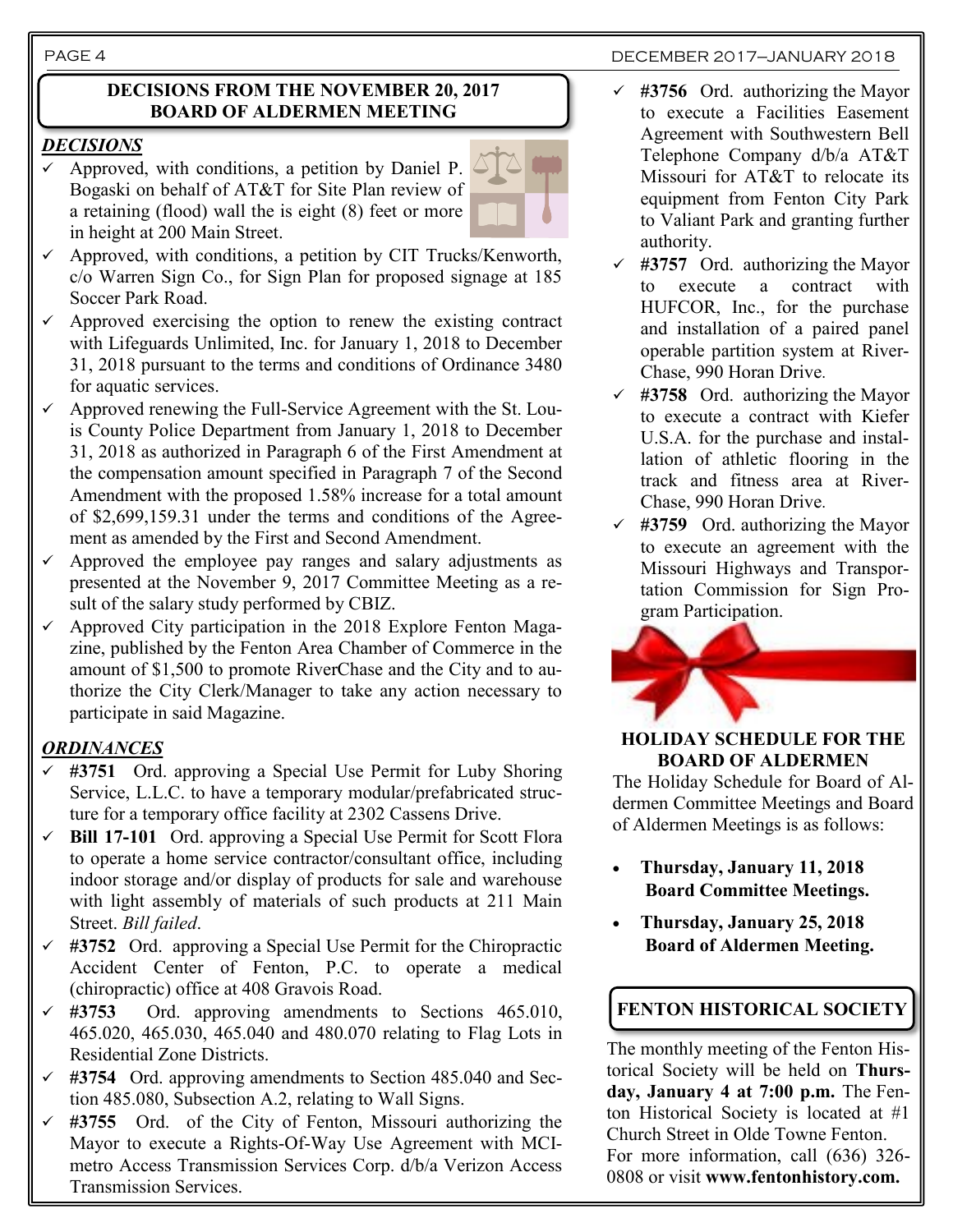PAGE 5 DECEMBER 2017-JANUARY 2018

## **PARKS & RECREATION**

## **UPCOMING PROGRAM OFFERINGS**

For detailed information, including program fees and registration requirements, please call RiverChase of Fenton at **(636) 343-0067** or visit our website at **www.fentonmo.org.**



#### **SENIOR (55+) LUNCH AND BINGO**

Join us at 10:30 a.m. on **Wednesday, January 10** for an hour of bingo followed by a Shepherd's Pie lunch. Fee: \$6.50/person; registration required by Sunday, January 7.

## **INDOOR SOCCER LEAGUE (AGES**

**3—4)**

This 5-game league is a perfect way for kids to meet new friends and burn off that winter energy! This game-only league will be played 4 on 4 with no goalie. Games will be 45 minutes on Saturday morning in the RiverChase West Gymnasium. Players will receive a numbered uniform shirt. Shin guards are required. Sign up before January 14. League begins February 3. **Fee is \$40 for Resident/Members and** 

**\$45 for Non-Residents.** Parent coaches are needed and will receive a free registration credit at the end of the season.



## **FENTON POKERFEST 5K RUN/ WALK**



This is a fun non-competitive race held in Fenton City Park on **Saturday, February 17**. Each participant receives 5 playing cards during the run/walk. The best poker hand wins a free night's stay at River City Casino and a \$50 voucher to their restaurants. Register by February 7 to be

guaranteed a t-shirt. All registration closes February 15. Register online at www.fleetfeetstlouis.com. Must be 21 to enter. **Cost is \$25 per person**. Check-in starts at 9:00 a.m. and the race begins at 10:00 a.m.

## **POP PHYSIQUE**

Sign up for this new and fun class! Various dance moves keep you in shape and your core strong. Learn simple routines that even non-dancers can do. You will get a full body workout while having fun. Classes meet Monday evening from 6:15 p.m.—7:10 p.m. Session I runs January 8 through February 19 and Session II runs February 26 through April 16.

## **UPCOMING RIVERCHASE HOLIDAY HOURS**

**Dec 24—Christmas Eve : 10:00 a.m.—2:00 p.m. Dec 25—Christmas Day: CLOSED**

**Dec 31—New Year's Eve: 10:00 a.m.—2:00 p.m.**

**Jan 1—New Year's Day: 12:00 p.m.—5:00 p.m.**

## **ONLINE REGISTRATION COMING SOON!**

Beginning next year, RiverChase customers will have the ability to register for classes, programs, and more online! Check our Facebook page, www.facebook.com/FentonParks, for the latest information on this exciting update!

Want to get a head start? Register you and your family online now. Visit our website, www.fentonmo.org, and click on the "Register Online" button to sign your family up for online registration once it becomes available.

Scan the QR Codes below to be taken directly to the pages listed above!





**QR Code to our Facebook Page**

**QR Code to our Online Registration Page**

## NIXLE EMERGENGY

## NOTIFICATION SYSTEM

Residents are now able to sign up through Nixle – a Mass Notification System – that will provide immediate alerts regarding emergencies, road closures, etc. via text, email, and phone call. To sign up, you may either text FENTONMO to 888777, or visit nixle.com and click "Sign Up Now."